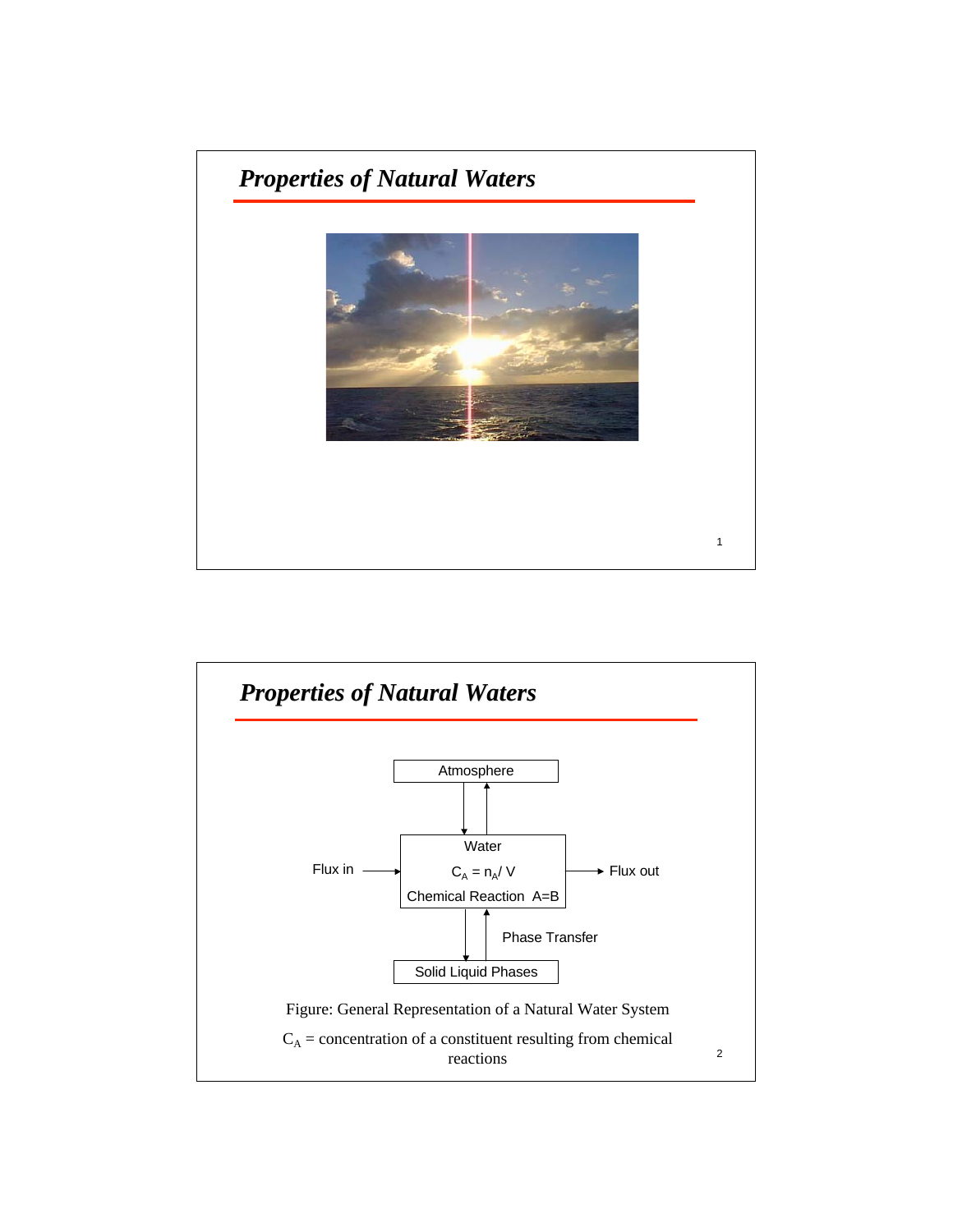| Processes Operating within a Water Body |                           |  |
|-----------------------------------------|---------------------------|--|
| Process                                 | Spatial or Temporal Scale |  |
| Hydrological (Rainfall run-off)         |                           |  |
| Urban                                   | Hours                     |  |
| Rural                                   | Days                      |  |
| <b>Physical</b>                         |                           |  |
| Particle Settling silt/rock             | Meter/hr                  |  |
| Oxygen diffusion                        | One cm/day                |  |
| Chemical                                |                           |  |
| Iron oxidation                          | <b>Minutes</b>            |  |
| <b>Biological</b>                       |                           |  |
| Bacterial growth                        | <b>Hours</b>              |  |
| Algae growth                            | Days                      |  |
| <b>Mass Transport</b>                   |                           |  |
| Non-point sources                       | Catchment wide            |  |
| Point sources                           | Meters to kilometers      |  |

| Important Natural Processes occurring at the Interfaces |                                   |                                                                         |
|---------------------------------------------------------|-----------------------------------|-------------------------------------------------------------------------|
| <b>Process</b>                                          | <b>Interface</b>                  | <b>Examples</b>                                                         |
| Weathering                                              | Solid-liquid (rock-water)         | Dissolution of rock,<br>erosion, soil formation                         |
| Gas exchange                                            | Liquid-gas (water-<br>atmosphere) | evaporation of sediment                                                 |
| Crystallization,<br>Precipitation                       | Liquid-solid (water-<br>sediment) | Formation of sediment                                                   |
| Adsorption                                              | Liquid-solid                      | Adsorption of cations,<br>anions and weak acids on<br>surface           |
| Absorption                                              | Liquid-liquid                     | Dissolution of lipophillic<br>substances                                |
| Aerosol formation                                       | Solid-gas                         | Emission of industrial and<br>smoke particles, erosion<br>of soil dust. |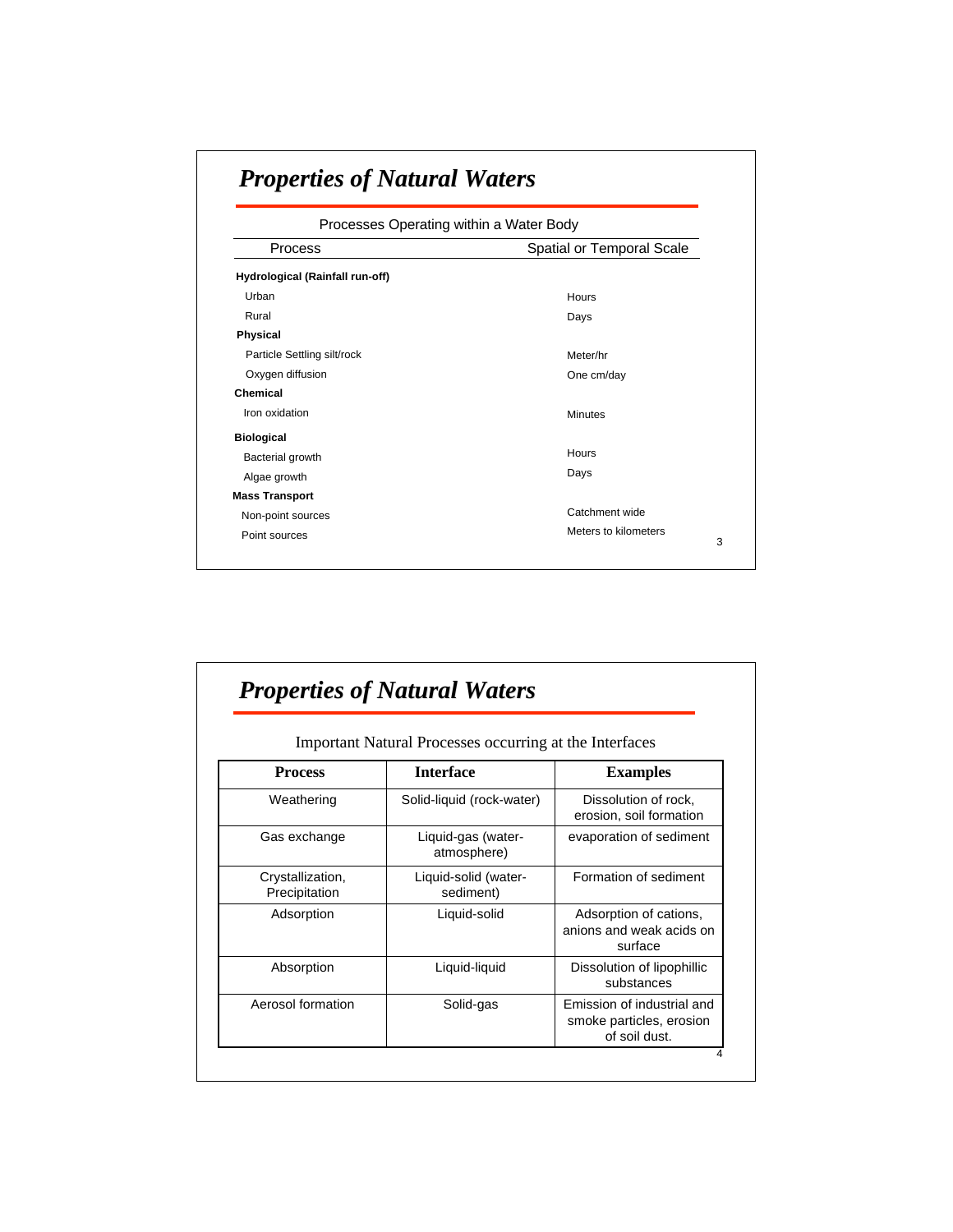Physico-chemical parameters

- a. Discharge  $(m^3 s^{-1})$
- b. Alkalinity (mEq  $L^{-1}$ )
- c. Calcium (mEq  $L^{-1}$ )
- d. pH
- e. Conductivity ( $\mu$ S cm<sup>-1</sup> at 25<sup>o</sup>C)
- f.  $EpCO<sub>2</sub> (CO<sub>2</sub> pressure)$  $\rightarrow$  EpCO<sub>2</sub> = partial pressure of CO<sub>2</sub> in natural water equilibrium partial pressure of  $CO<sub>2</sub>$

5

- g. Air temperature  $({}^{\circ}C)$
- h. Nutrient and trace metal concentrations
- i. Turbidity
- j. Suspended and dissolved solids

6 Suspended Solids – empirical estimate of water quality  $\rightarrow$  measures the amount of suspended matter present  $\rightarrow$  determined by taking the weight gain of the filter after drawing a known volume of  $H_2O$  through it. Dissolved Solids – material that cannot be removed by the filter (0.45 mm). → Inorganic salts, weak organic acids  $\rightarrow$  measure by conductivity Density – often used in substance identification  $\rightarrow$  the greater the density in above H<sub>2</sub>O (pure) the greater the amount of dissolved solids. TDS (mg L<sup>-1</sup>) = (density of solution – density of pure H<sub>2</sub>O)( 1000 mg g<sup>-1</sup>)  $(1000mL L^{-1})$ *Properties of Natural Waters Properties of Natural Waters*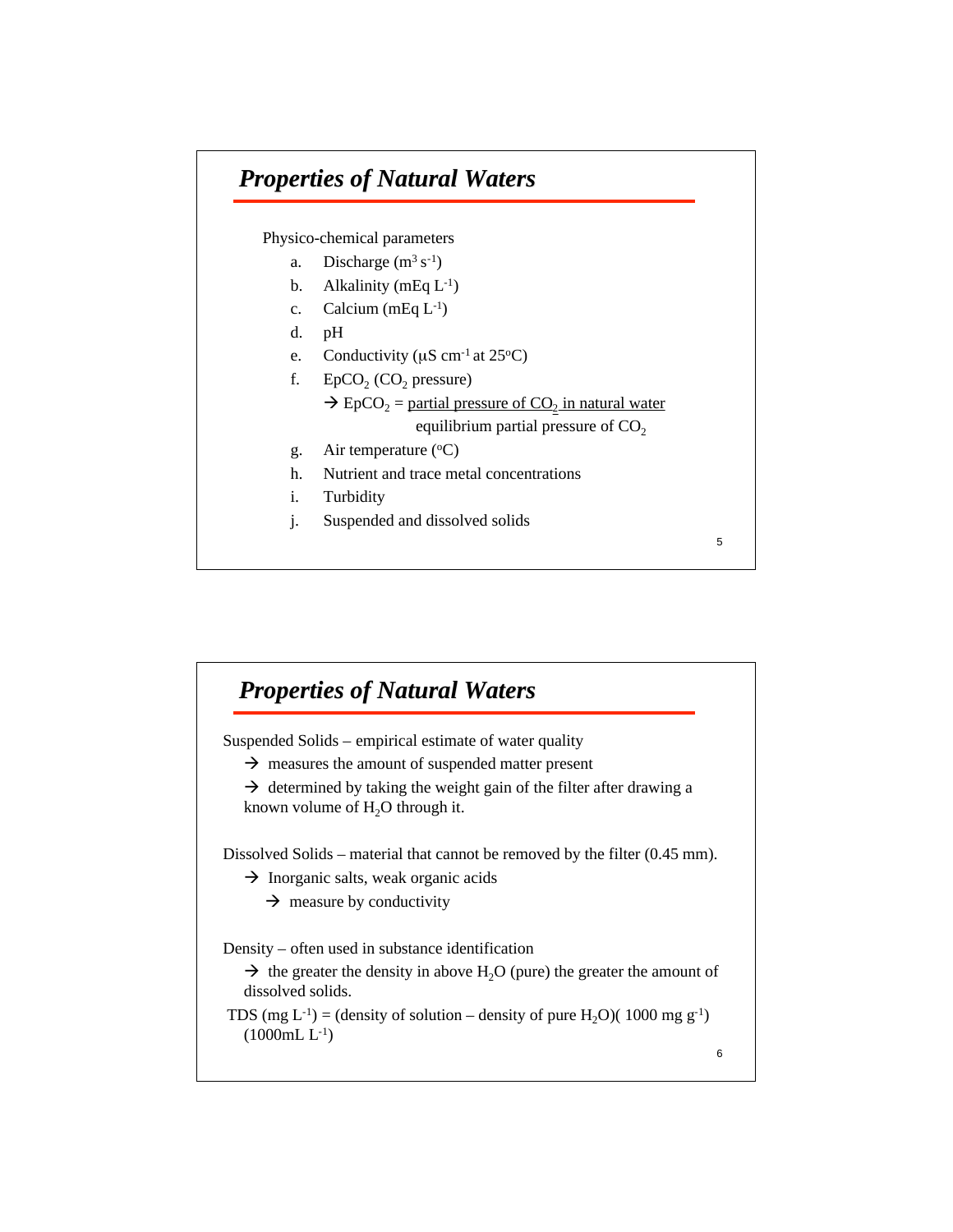Physico-chemical parameters (Significance)

 $pH \longrightarrow$  -log [H+]

-Measurement of pH provides a useful indicator of some biogeochemical effect that has caused the buffer capacity of water to be exceeded.

| <b>Process</b>                                                  | Alkalinity | pH change |
|-----------------------------------------------------------------|------------|-----------|
| Nitrification<br>$NH4 + 2O2$ $\rightarrow$ $NO3 + H2O + 2H+$    | Decrease   | Decrease  |
| Sulfide Oxidation<br>$HS+ + 2O2$ $\longrightarrow$ $SO42+ + H+$ | Decrease   | Increase  |

-pH measured by potentiometry using a glass electrode and suitable reference electrode.

7

-Increases in pH caused by algal growth and denitrification

-Decreases in pH caused by acidic waste, acid rain, bacterial nitrification or sulfate reduction.

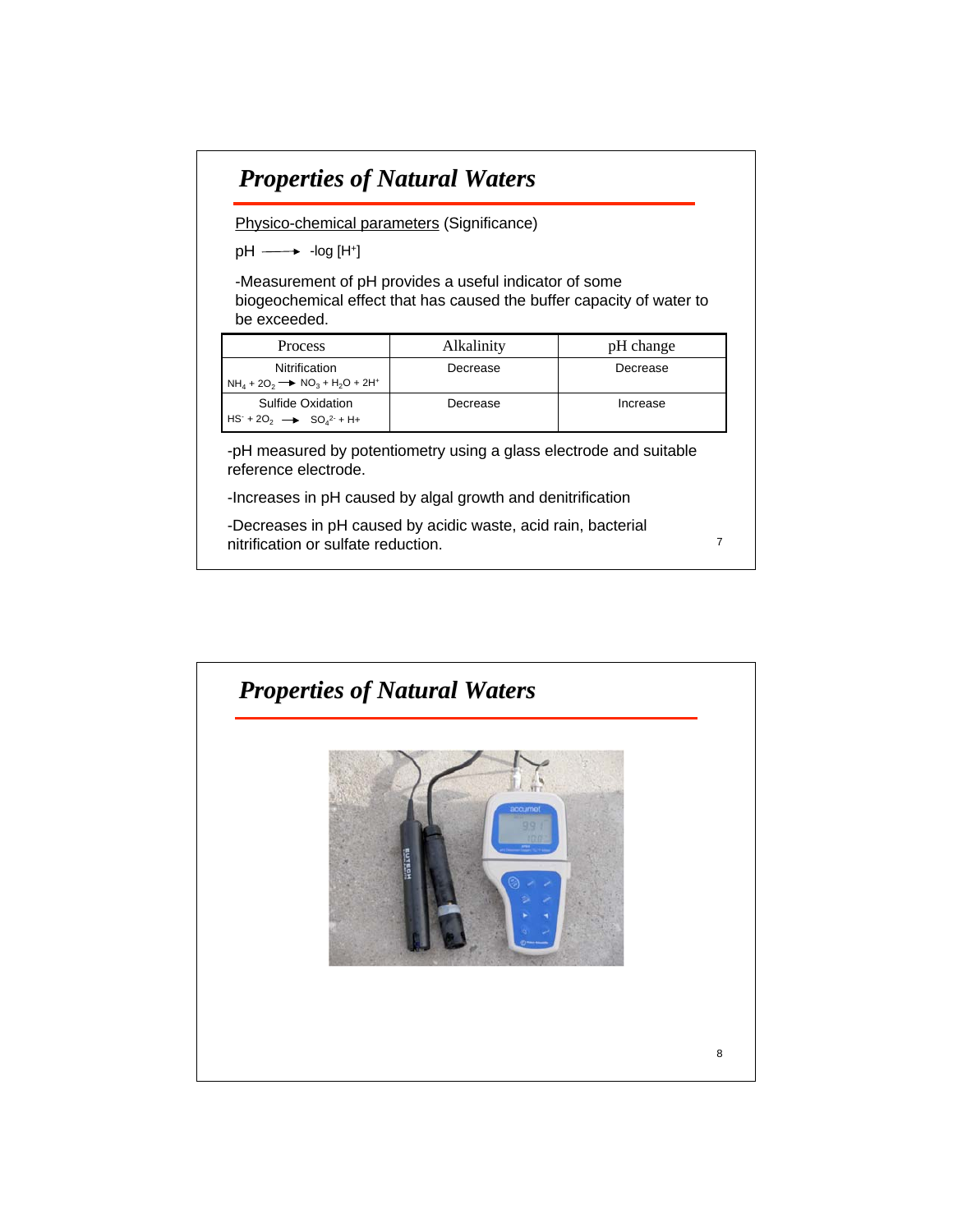#### **Electrical Conductivity**

-Measurement related to the concentration of dissolved ions present. -Estimates dissolved solids (freshwater) and salinity (marine).

| Potability      | Range ( $\mu$ S cm <sup>-1</sup> ) | Use                                |
|-----------------|------------------------------------|------------------------------------|
| Fresh           | $<$ 325                            | Potable Water                      |
| Marginal        | $>325$ but $< 975$                 | Watering livestock,<br>irrigation  |
| <b>Brackish</b> | $>975$ but $<$ 3250                | Selective irrigation,<br>livestock |
| Saline          | >3250                              | Course industrial<br>processes     |

Note: Strong conductivity: TDS relationship (at pH 4-9)

## *Properties of Natural Waters Properties of Natural Waters*

#### Dissolved Oxygen

-Important in determining water quality (biological & biogeochemical)

-Measured by galvanic or voltammetric membrane sensors; depends on temperature, salinity and altitude.

 $>6$  mg  $L^{-1}$  or 80-90% saturation ideal for biological growth.

#### **Turbidity**

-Small particles and colloidal material in suspension affect clarity

-Determined by the amount of light scattering at 90° from an incident beam with a photocell in the wavelength range of 400-600 nm.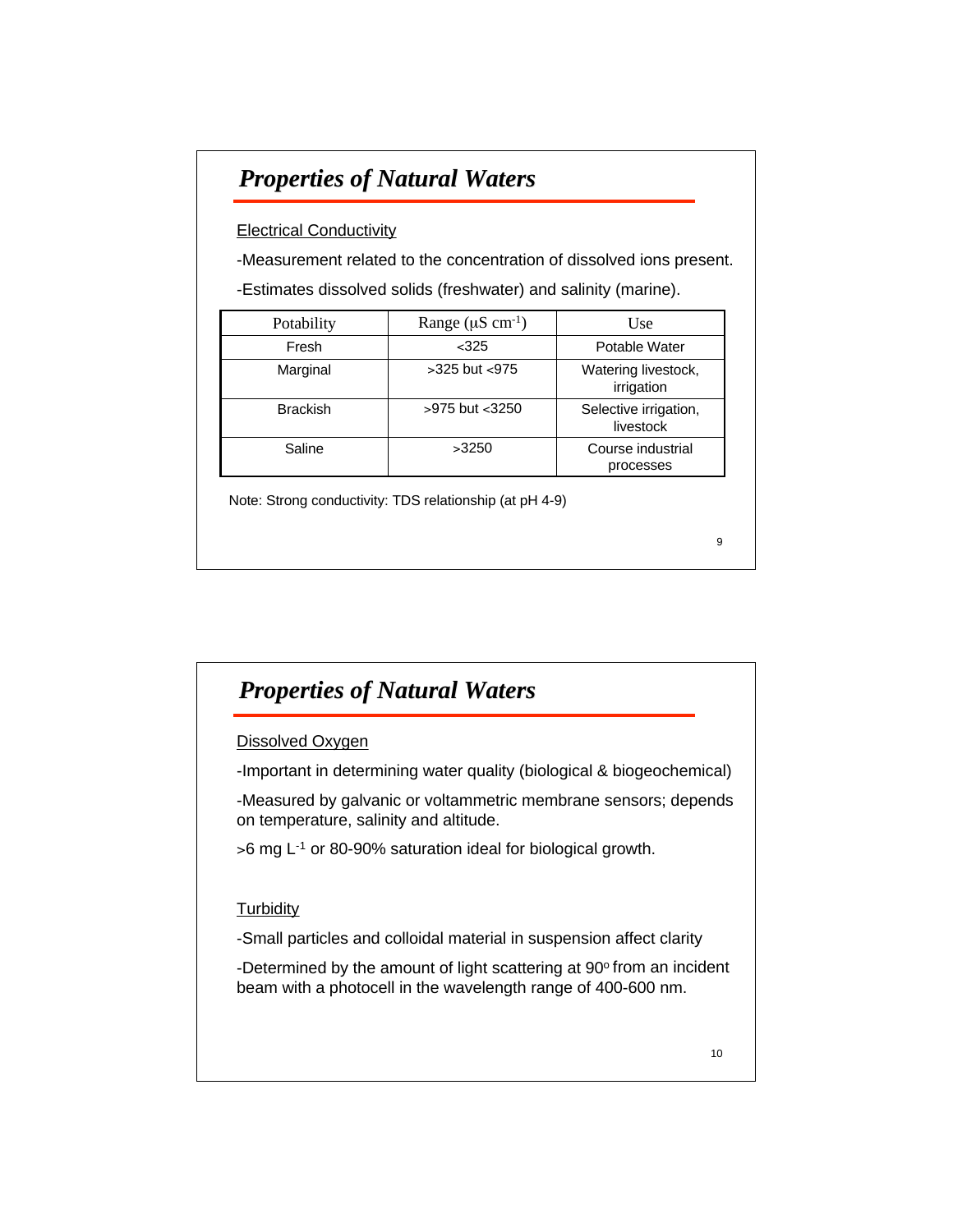Thermodyanamics can be used to predict partitioning between compounds in a redox cycle at equilibrium

11

## *Properties of Natural Waters Properties of Natural Waters*

#### Redox Potential

-Plays a crucial role in the behavior of inorganic and biogeochemical processes.

*Eh* = the oxidation-reduction potential of the system in volts

Ex:  $Fe^{3+} + e \rightarrow Fe^{2+}$ 

$$
Eh = E^\circ + \frac{Rt}{nF} \ln \frac{a_{Fe3+}}{a_{Fe2+}}
$$

At 298 K:

$$
E h = E^{\circ} + \frac{0.0592}{n} log \frac{a_{Fe3}}{a_{Fe2}} +
$$

Where E<sup>o</sup> = standard reduction potential, R = gas constant (8.13143 J K<sup>-1</sup> mol<sup>-1</sup>),  $n=#$ electrons transferred (How many?),  $F =$  Faraday's constant (96,487 J V<sup>-1</sup> mol<sup>-1</sup>), T= temperature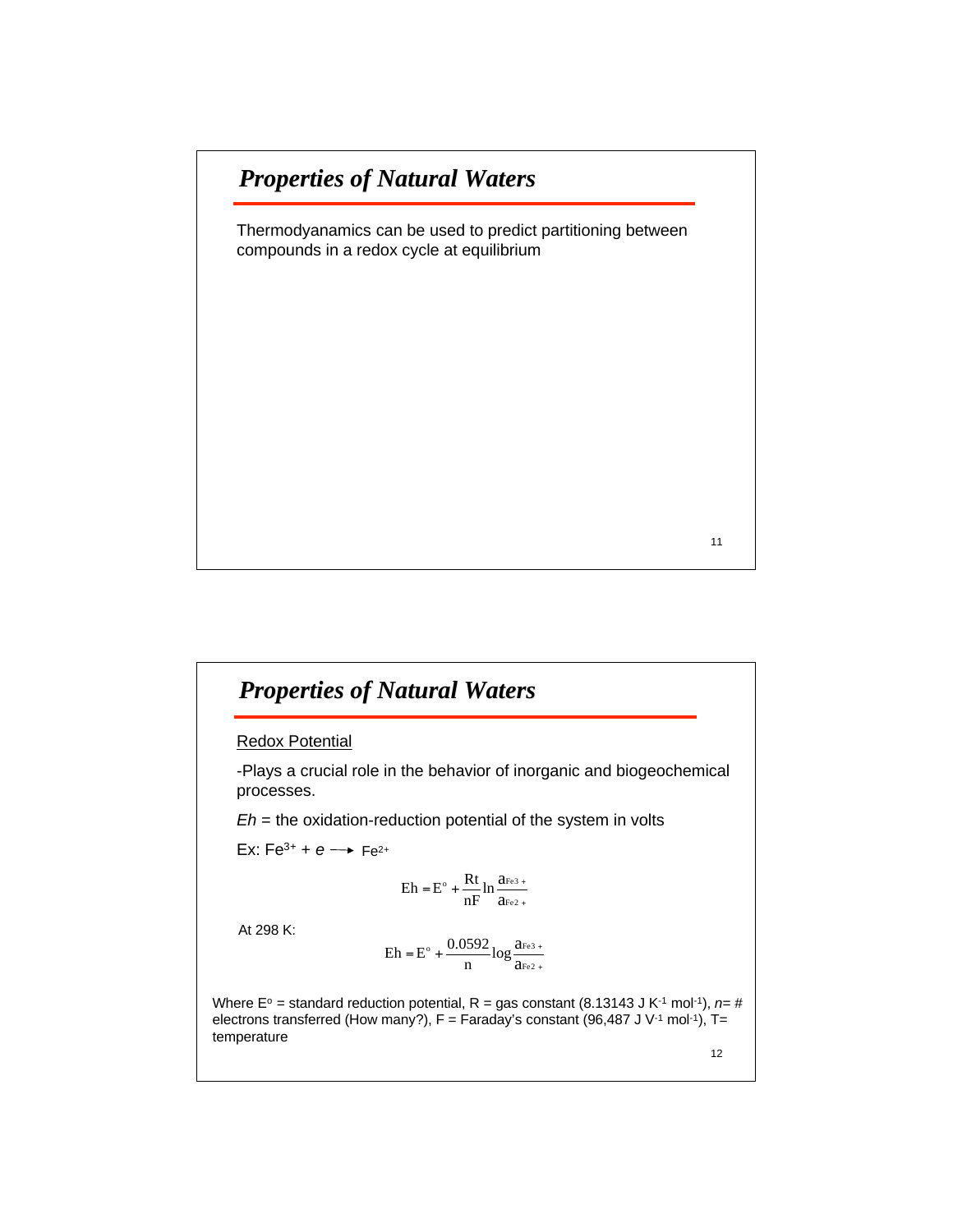

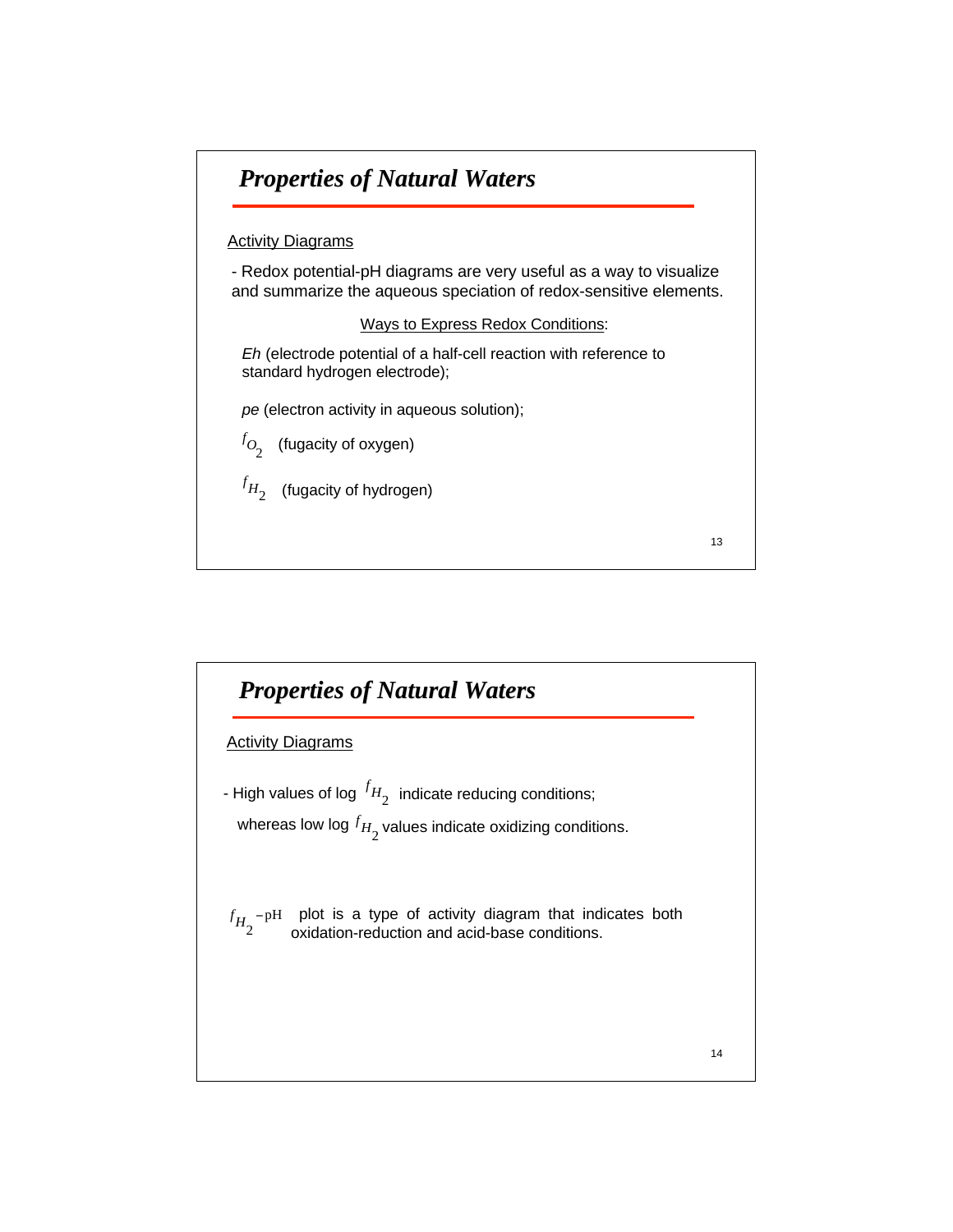

| Reaction                                                                                                                                                                                                                                                                                                                                        | log K     |
|-------------------------------------------------------------------------------------------------------------------------------------------------------------------------------------------------------------------------------------------------------------------------------------------------------------------------------------------------|-----------|
| 1 HNO <sub>3(aq)</sub> _ NO <sub>3</sub> <sup>-</sup> + H <sup>+</sup>                                                                                                                                                                                                                                                                          | 1.303     |
| $2$ NH <sub>4</sub> <sup>+</sup> _ NH <sub>3(aq)</sub> + H <sup>+</sup>                                                                                                                                                                                                                                                                         | $-9.241$  |
| $3 \quad \text{NO}_3 - +\frac{\frac{\mathsf{B}}{\mathsf{B}_2}}{2} + \frac{\mathsf{H}}{\mathsf{B}_2} \text{sgn} \; = \; \text{HNO}_\text{2000} \; + \; \text{H}_2 \text{O}$                                                                                                                                                                      | 30.992    |
| 4 NO <sub>3</sub> <sup>-+</sup> H <sub>2(g)</sub> $\frac{27}{2}$ NO <sub><math>\frac{27}{9}</math></sub> + H <sub>2</sub> O                                                                                                                                                                                                                     | 27.767    |
|                                                                                                                                                                                                                                                                                                                                                 | 88.155    |
| $\begin{aligned} 5\quad\text{HNO}_\text{20e0} + \text{H}^+ &+ 3\,\text{H}_\text{20}\textcolor{red}{\frac{1}{22}}\quad\text{NH}_\text{4}^+ + 2\,\text{H}_\text{2O}\\ 6\quad\text{NO}_\text{2}\text{--} + 2\,\text{H}_\text{2} + 3\,\text{H}_\text{200}\quad\text{--}\text{NH}_\text{2}^{\text{1}\text{+}} + 2\,\text{H}_\text{2O} \end{aligned}$ | 91.381    |
| 7 NO <sub>2</sub> <sup>-+</sup> H <sup>+</sup> +3 H <sub>2(e)</sub> _ NH <sub>3(aq)</sub> + $\frac{1}{2}$ H <sub>2</sub> O                                                                                                                                                                                                                      | 82.140    |
| 8 HNO 3(aq) + H $_{2(g)}$ _ HNO $_{2(aq)}$ + H $_{2}$ O                                                                                                                                                                                                                                                                                         | 32.295    |
| 9 NO <sub>3</sub> <sup>-+</sup> 2H <sup>+</sup> +4H <sub>2(k)</sub> _ NH <sub>4</sub> <sup>+</sup> +3H <sub>2</sub> O                                                                                                                                                                                                                           | 119.147   |
| 10 $NO_3^- + H^+ +  + 2(g) + N_{2(g)} - N_{2(gq)} + 3 H_2O$                                                                                                                                                                                                                                                                                     | 102.041   |
| 11 $N_{2(aq)} + H^+ + H_{2(g)}$ NH $_4^+$ + $N_{2(g)}$                                                                                                                                                                                                                                                                                          | 17.106    |
| 12 HNO 3(aq) + $2(g)$ + $N_{2(g)}$ _ $N_{2(aq)}$ + 3 H $_2O$                                                                                                                                                                                                                                                                                    | 103.344   |
| 13 $N_{2(aq)}$ + $H_{2(g)}$ $N_{13(aq)}$ + $N_{2(g)}$                                                                                                                                                                                                                                                                                           | 7.865     |
| 14 $H_2O$ $O_{2(g)}$ + $H_{2(g)}$                                                                                                                                                                                                                                                                                                               | $-41.552$ |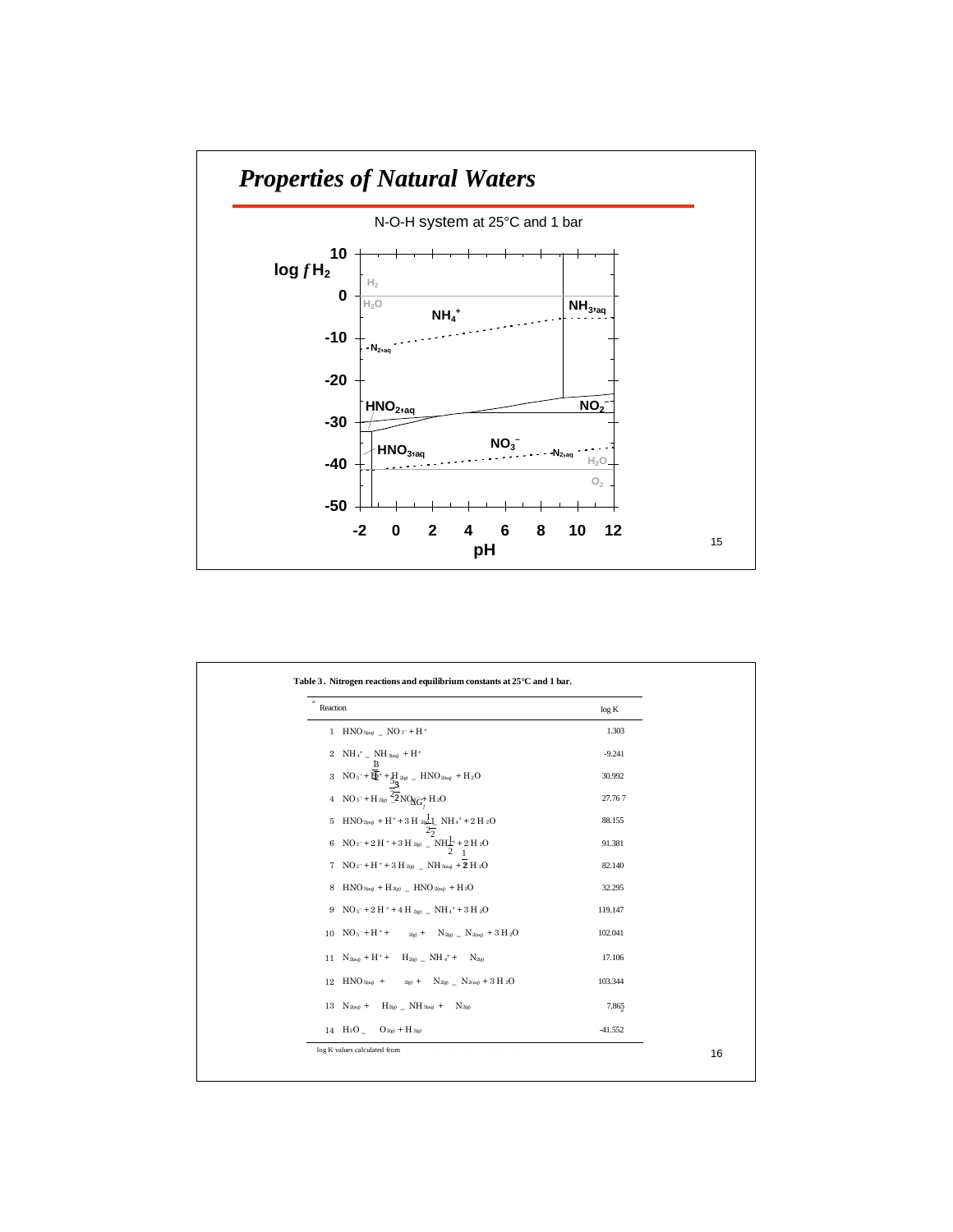# *Biogeochemical Processes Biogeochemical Processes*

Ex: Nitrogen Speciation

-The activity diagram is constructed for the  $N-H_2O$  system, and in it, fields separated by lines essentially map out the predominant nitrogen species over ranges of pH and redox potential in  $f_{H_{\c{2}}}$ 

- Each field defines the redox and pH conditions in which a particular nitrogen species predominates.

- Such diagram can then be used as *biogeochemical maps* to illustrate nitrogen speciation and a variety of biological and geochemical transformations.

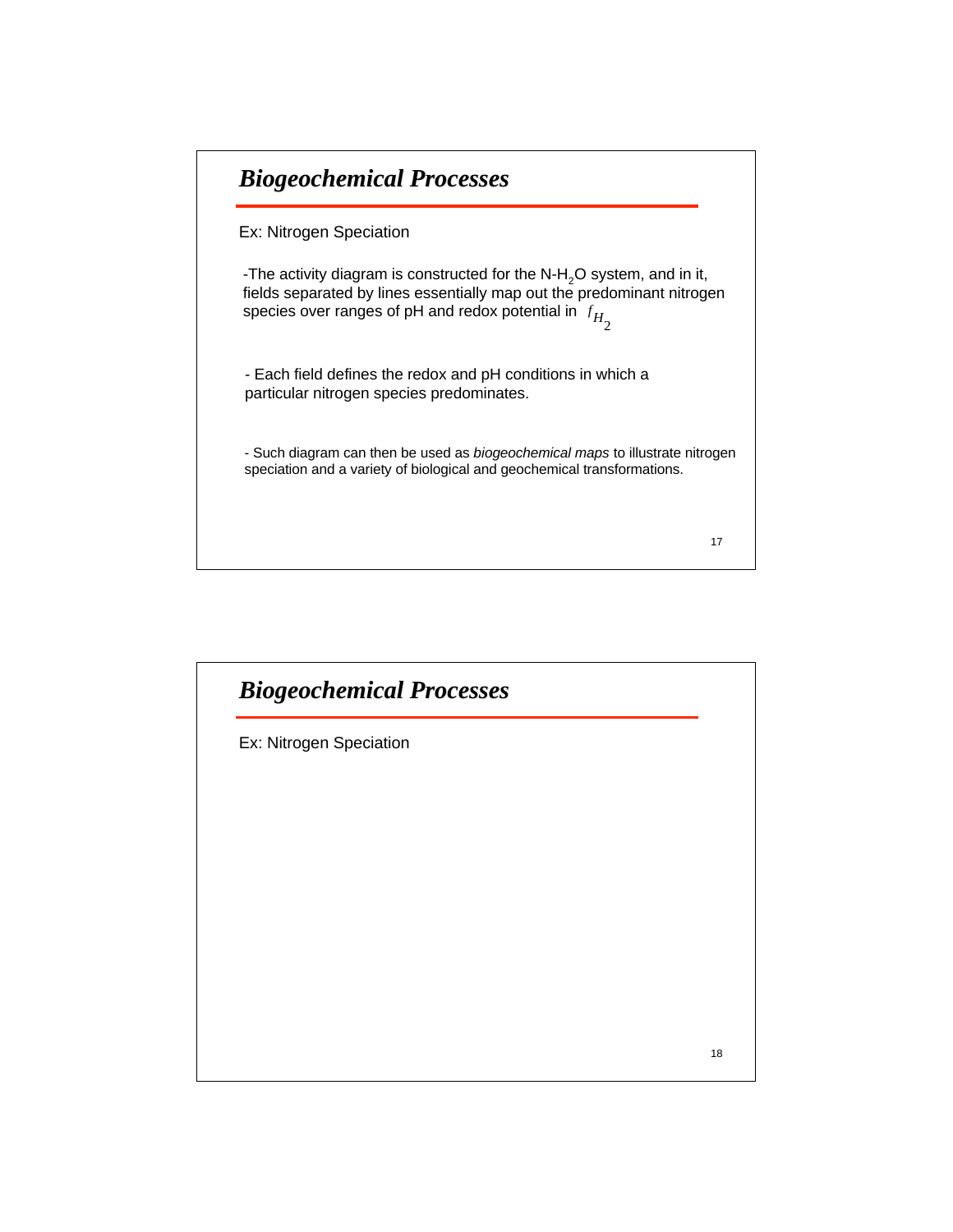

# 20 *Biogeochemical Processes Biogeochemical Processes* **Nitrogen Fixation** Process by which nitrogen is taken from its molecular form  $(N_2)$  in the **atmosphere** and converted into nitrogen compounds useful for other biochemical processes.  $N_{2}$  + 16 ATP + 8e− + 8H+  $\rightarrow$  2NH $_{3}$  + 16 ADP + 16 P $_{1}$  + H $_{2}$ **Nitrification**  $\overline{\text{Oxidation}}$  of NH<sub>3</sub> or NH<sub>4</sub><sup>+</sup> to NO<sub>2</sub><sup>-</sup> or NO<sub>3</sub><sup>-</sup> by organisms:  $NH_4^+ + O_2^{\rightharpoonup} \text{NO}_2^- + H_2O + 2H^+$  $NO_2^-$  +  $\frac{1}{2}O_2 \rightarrow NO_3^-$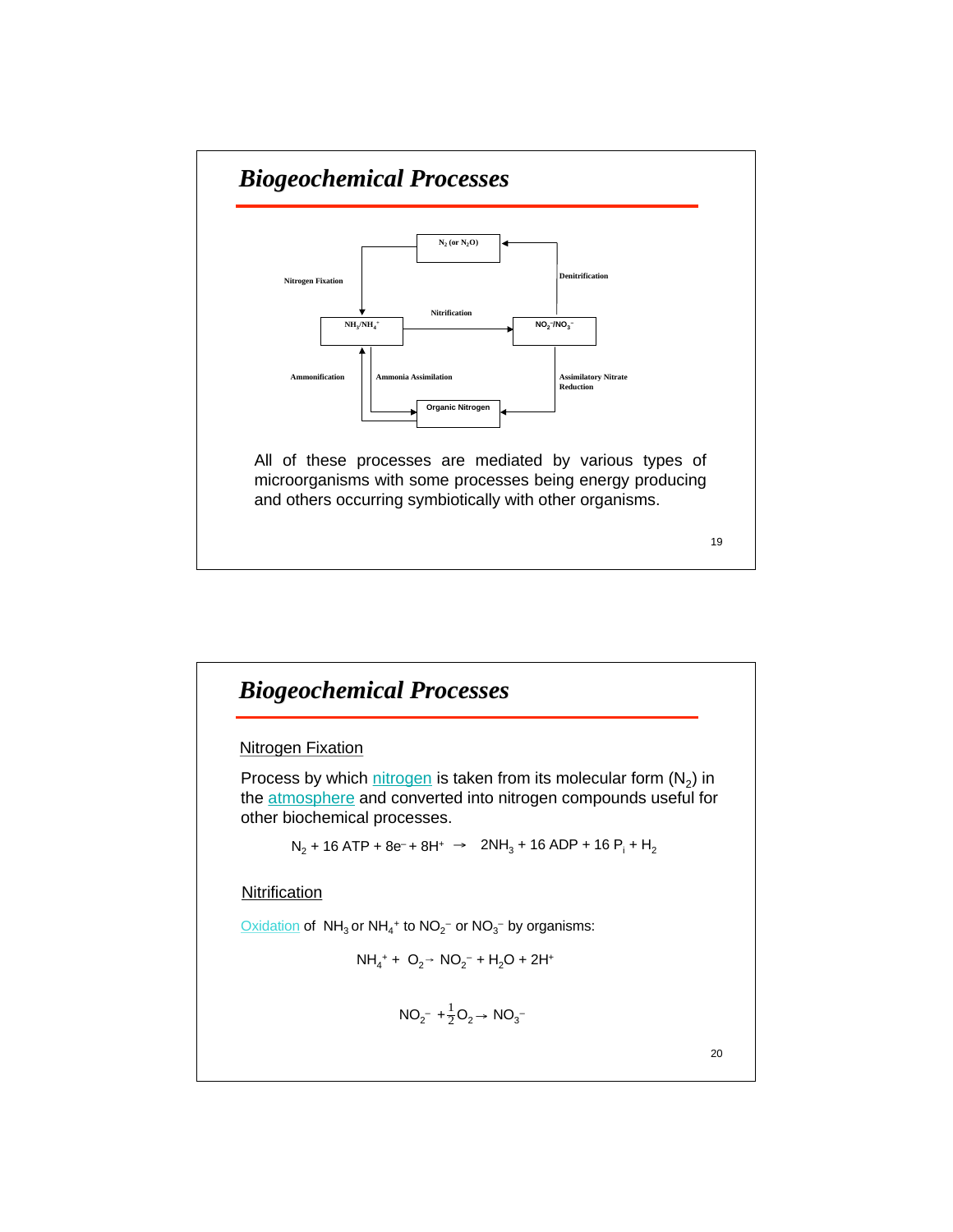| Processes Operating within a Water Body |                           |  |
|-----------------------------------------|---------------------------|--|
| <b>Process</b>                          | Spatial or Temporal Scale |  |
| Hydrological (Rainfall run-off)         |                           |  |
| Urban                                   | Hours                     |  |
| Rural                                   | Days                      |  |
| <b>Physical</b>                         |                           |  |
| Particle Settling silt/rock             | Meter/hr                  |  |
| Oxygen diffusion                        | One cm/day                |  |
| Chemical                                |                           |  |
| Iron oxidation                          | <b>Minutes</b>            |  |
| <b>Biological</b>                       |                           |  |
| Bacterial growth                        | Hours                     |  |
| Algae growth                            | Days                      |  |
| <b>Mass Transport</b>                   |                           |  |
| Non-point sources                       | Catchment wide            |  |
| Point sources                           | Meters to kilometers      |  |

# 22 *Properties of Soils & Sediments Properties of Soils & Sediments* Properties: -Soil is made up of ground up fragments of rock, decaying organic matter, water, and air. -Fine particle transport and particle-bound processes. -Interactive processes (sorption/desorption, precipitation) -Binding intensities and capacities for soil/sediment components -pH a factor -Any others? -How does this relate to element cycling in the environment?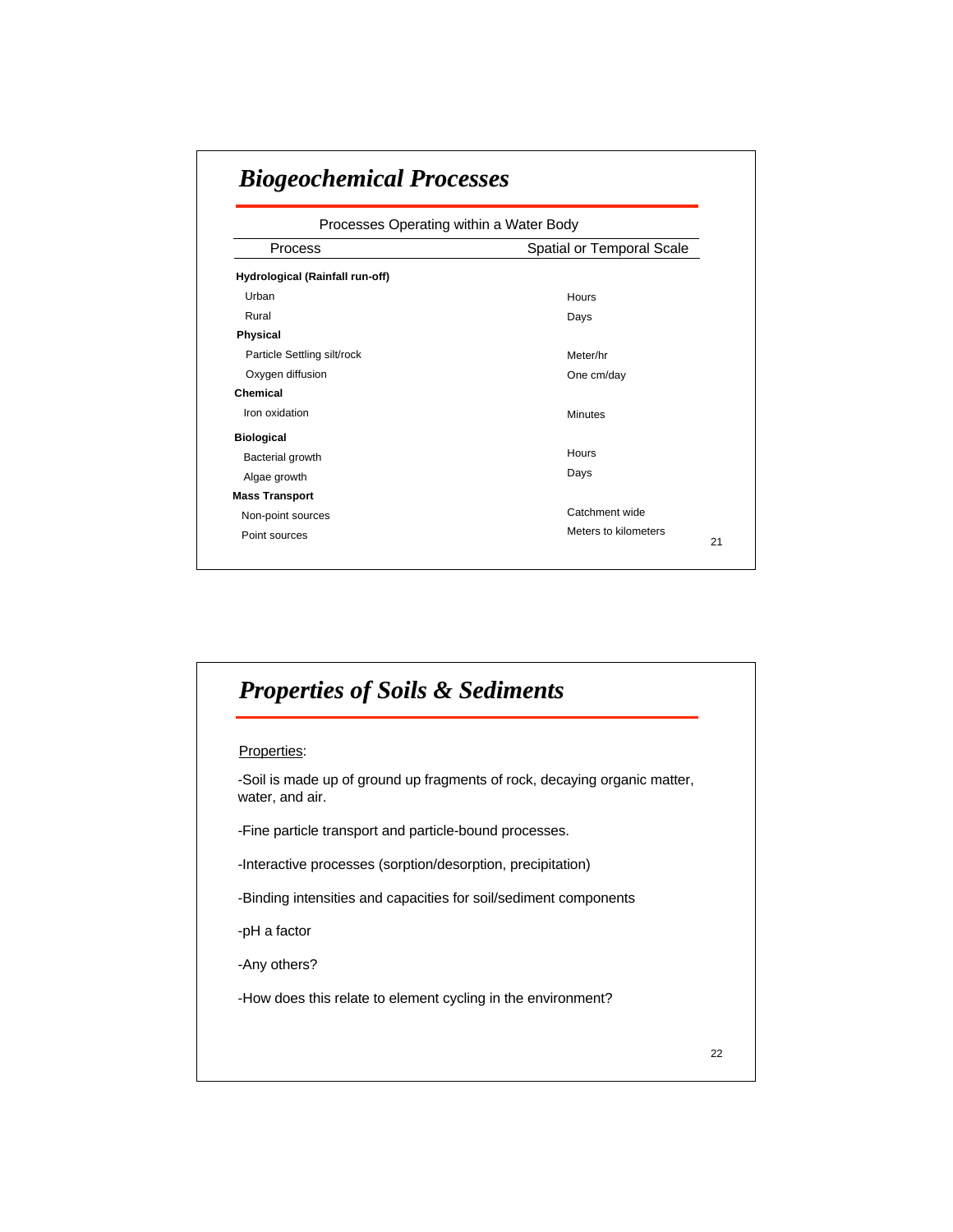